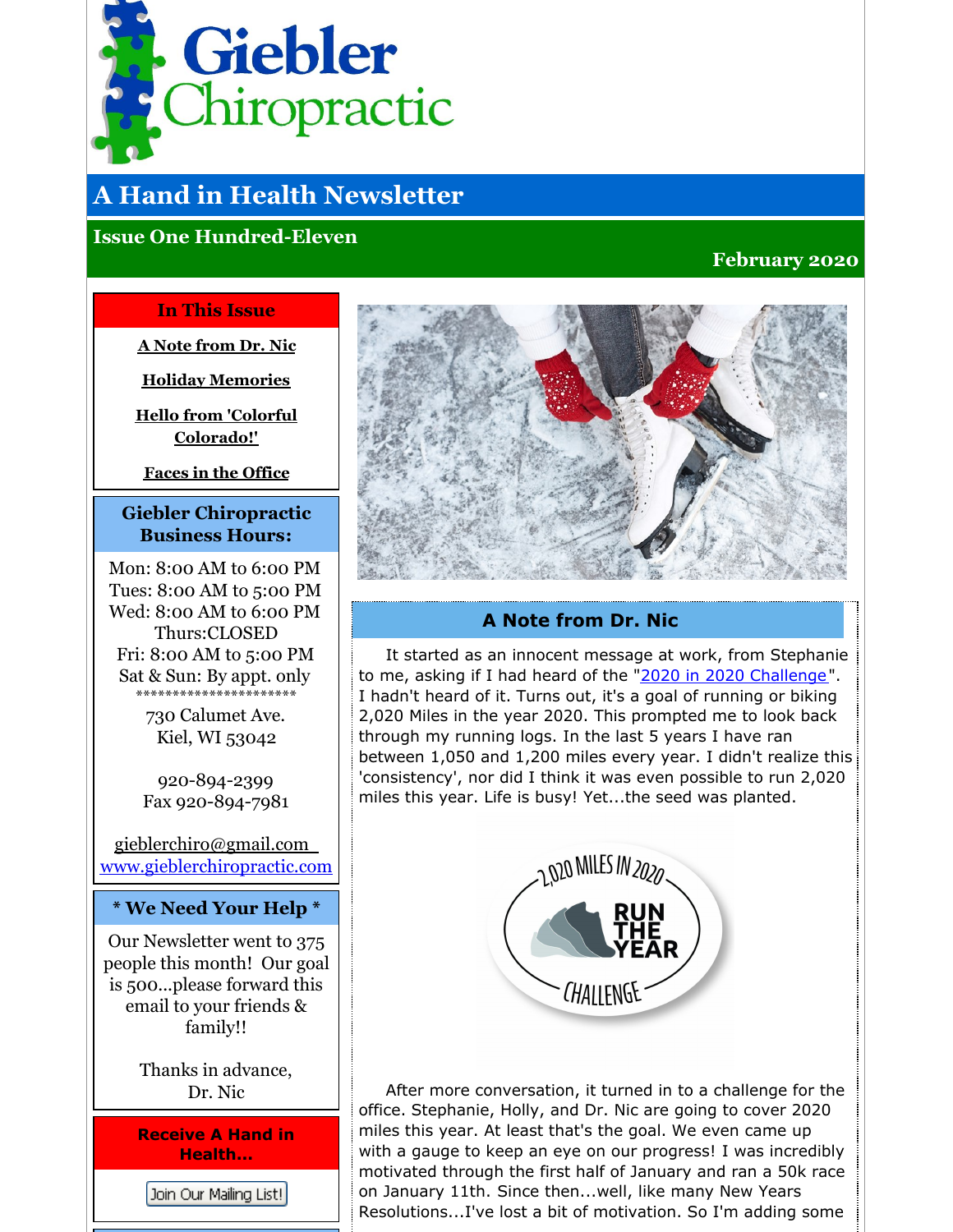#### **Riddle me this:**

What word becomes shorter when you add 2 letters to it?

#### **Tri-Core Pillow**



The Tri-Core® Cervical Support Pillow helps alleviate headaches and neck pain by providing proper alignment of the neck while sleeping, and is commonly used to help treat a variety of conditions affecting the neck and shoulders. For back sleeping, a firm cervical roll supports the neck while a shaped center gently cradles the head for better sleep. For side sleeping, the raised side areas help keep the head level for proper alignment of the spine. Tri-Core Pillows are available at the office, stop by to inquire or pick up.

#### **Did you know?**

We forgot to mention Dr. Nic's birthday in the December issue!?



Happy Belated Birthday!

#### **Find us on Facebook!**



Click here to go to our [Facebook](http://www.facebook.com/pages/Giebler-Chiropractic/218099108202339) page!

#### **Riddle Answer:**

accountability to the challenge by telling all of you about it! Here we go...2,020 miles in 2020! Wish us luck and be sure to ask us about the progress!

#### **Holiday Memories**

It was a whirlwind of a holiday season...but we made it! Because of the holidays, we had to fit a week's worth of patient visits in to three days, and we had to try and keep track of what day it actually was...not an easy task! I literally walked in to three different rooms and greeted patients with a "Happy Monday!" salutation, when in reality it as Friday, January 2nd. Oh well, it was worth a good laugh.

I had so many memories from this holiday season, but I'll keep it short and just share 3. Okay, maybe four.

**1.** Estelle, my firecracker of a daughter, turned 8 on January 8th. She goes to sleep smiling and wakes up the same way. I hope to be more like her in the future. She also has her first love/first boyfriend, and his name is Jack. Jack is the horse that she takes care of and rides at Sundance Farms, located just outside of Plymouth. I have an irrational fear of horses and cows, and being kicked by them, so this has been an adjustment for me to be so close to these beasts.



All joking aside, Estelle and Jack are a match, and I have learned that all I really need to say on his good side is a pocket full of treats. Time sitting and watching Estelle and Jack together has taught me patience, serenity, and improved my ability to

just stay in the moment. We often worry way too much about the future, and feel too much guilt about the past, and in the meantime, we miss out on those present moments, watching a girl and a horse.

**2.** I coach my son's basketball team. Over break we were on our way to Howards Grove for games. We happened to pass a garage on County Road J between Plymouth and Elkhart Lake that is owned by a family friend. I spend many hours as a young boy walking around in the woods around that garage. In fact, my first-ever trip hunting was with my Uncle Bill in those woods. I remember it like it was yesterday. Click [here](https://gieblerchiropractic.blogspot.com/2020/01/holiday-memories.html) to finish reading.

#### **Hello from 'Colorful Colorado!'**

*Last weekend was a bit crazy. Then again, aren't they all?*

Last Friday was a busy day at work as we were a bit shorthanded at Giebler Chiropractic. Yep, Stephanie and I made it through the day and managed to be smiling as we left the office that night.

Saturday morning brought more wet heavy snow to shovel before leaving for basketball in Manitowoc. The team earned a hard-fought victory over Roncalli, and I was proud of their effort, for sure. But it did manage to raise Coach Nic's blood pressure substantially.

Fast forward a couple hours, and I was behind the wheel of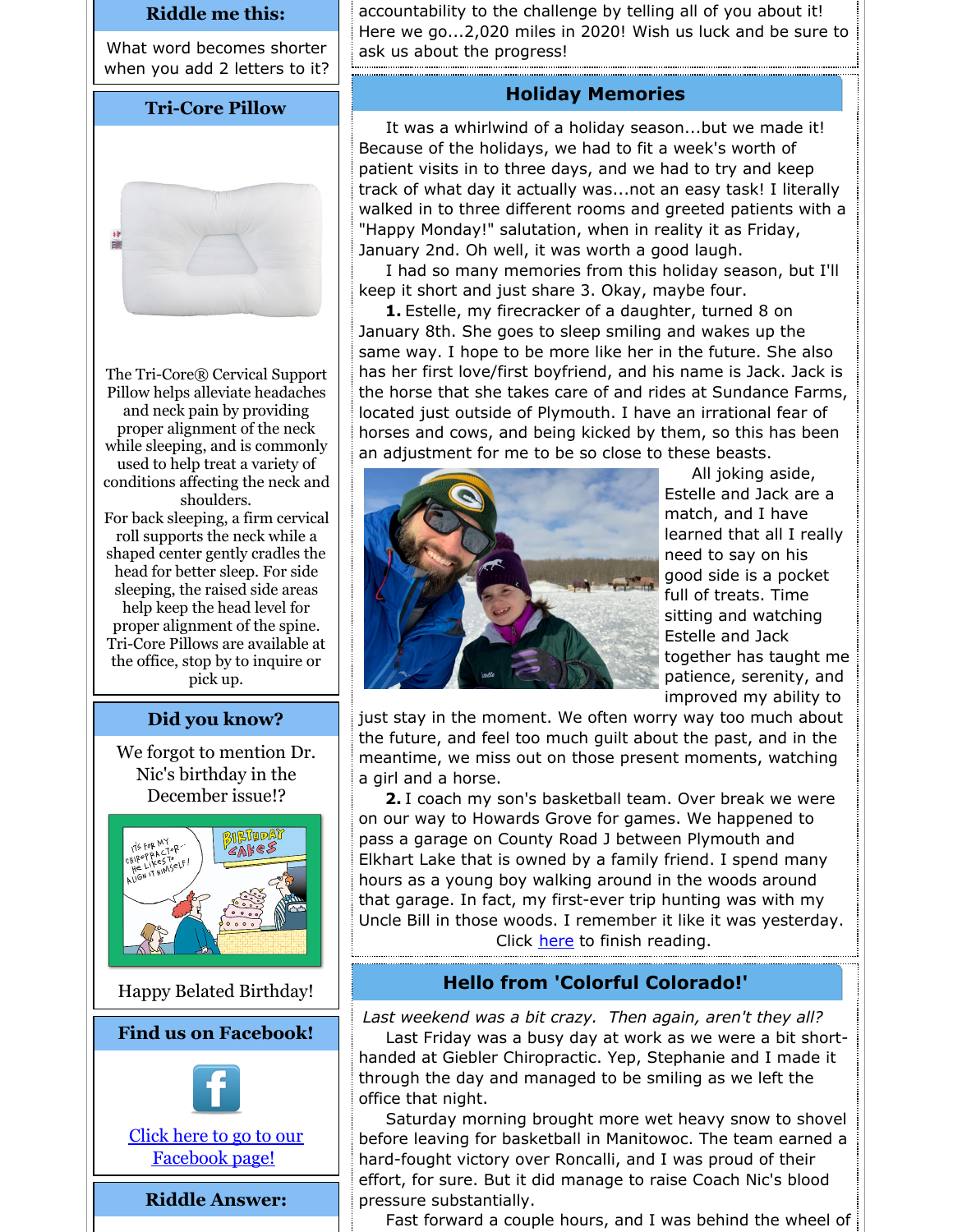Short

# **Upcoming Events**

Feb 20-21: Dr. Nic will be attending the WCA Spring Convention!

the 'family truckster' as four of us begin our journey to Colorado for a ski trip. Thankfully, by then the roads were agreeable and there was a bit less stress and white knuckling the steering wheel when compared to the morning.

But that lack of stress didn't last long... As we were in Iowa City, Iowa, looking to change the diaper of our threeyear-old Emerin, when it came to my attention that I had left her suitcase in her room. Along with her Blankey's and her stuffed animals and all of her clothes...and her diapers. This resulted in an impromptu 10:30 PM visit to Target. And an expensive one at that.

Next, let's throw in a couple other types of stress... Like an all nighter behind the wheel, and not exactly a Dr. Nicrecommended dietary plan, which consisted of a metric ton of caffeine AND several bags of ruffles potato chips.

Thankfully, we did make it out to Colorado and into our rental in Fraser. Friends had arrived earlier on Saturday and we swapped some travel stories.



Click [here](https://gieblerchiropractic.blogspot.com/2020/01/hello-from-colorful-colorado.html) to finish reading.

#### **Faces in the Office**

I enjoy hearing the Muehlbauer's arrive at the office. I always know I'm in for an adventure...and because they most often arrive towards the end of the day...it's a good way to end my work day!

Joe and Amanda, and their kids, Liz, Brandon, and Ali, have been coming to our office almost as long as I have been here! Between talks about nutrition for their kids and themselves, and interesting flare-ups and conditions, I love FAMILY care and am so thankful to see the Meuhlbauer's, as a FAMILY, come to our office for better health. Thank you so much!